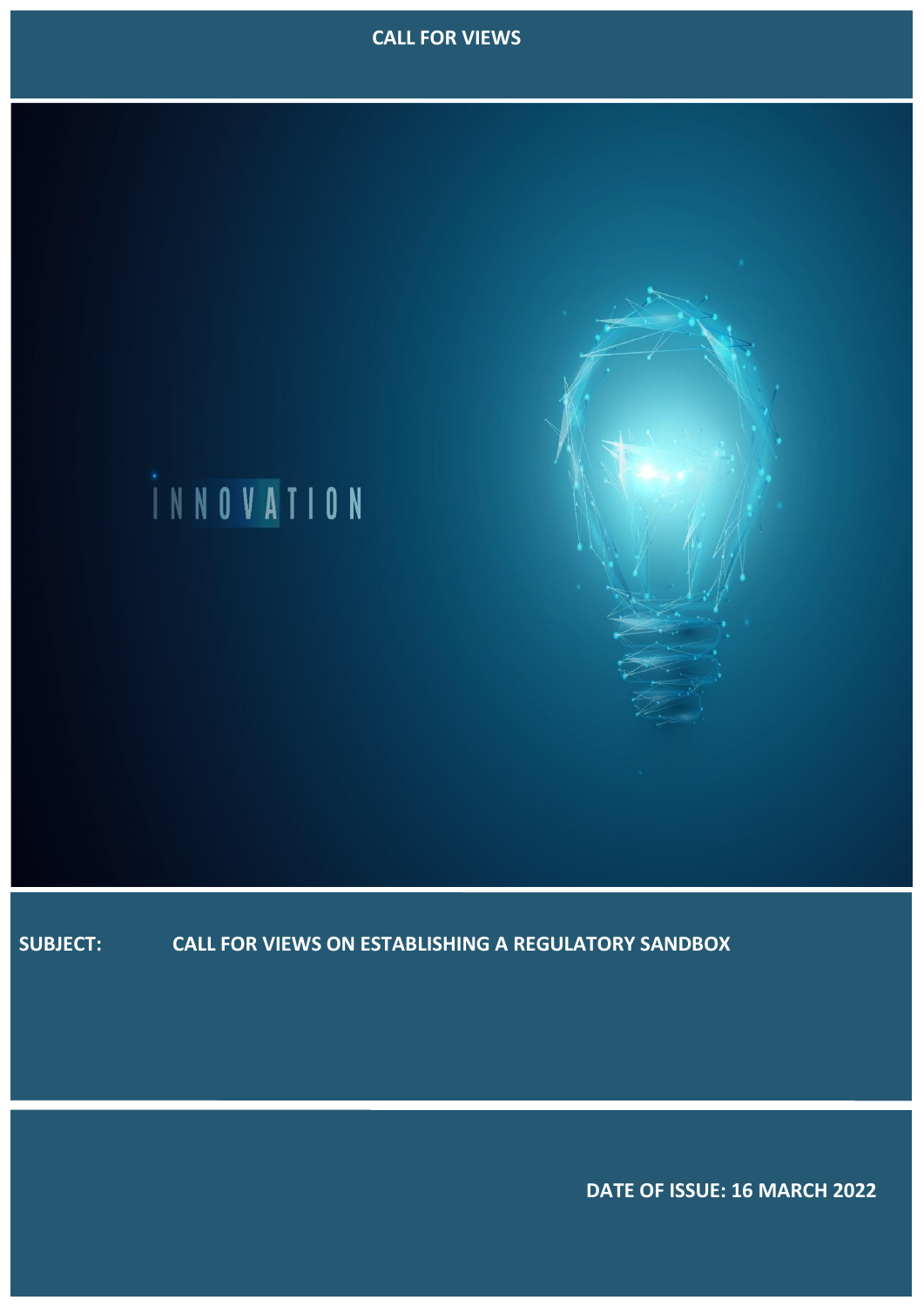# **CONTENTS**

| 1. | <b>INTRODUCTION</b>                      |    |
|----|------------------------------------------|----|
| 2. | <b>OUR APPROACH TO INNOVATION</b>        | 2. |
| 3. | <b>INNOVATION-RELATED STEERS</b>         |    |
| 4. | <b>ESTABLISHING A REGULATORY SANDBOX</b> |    |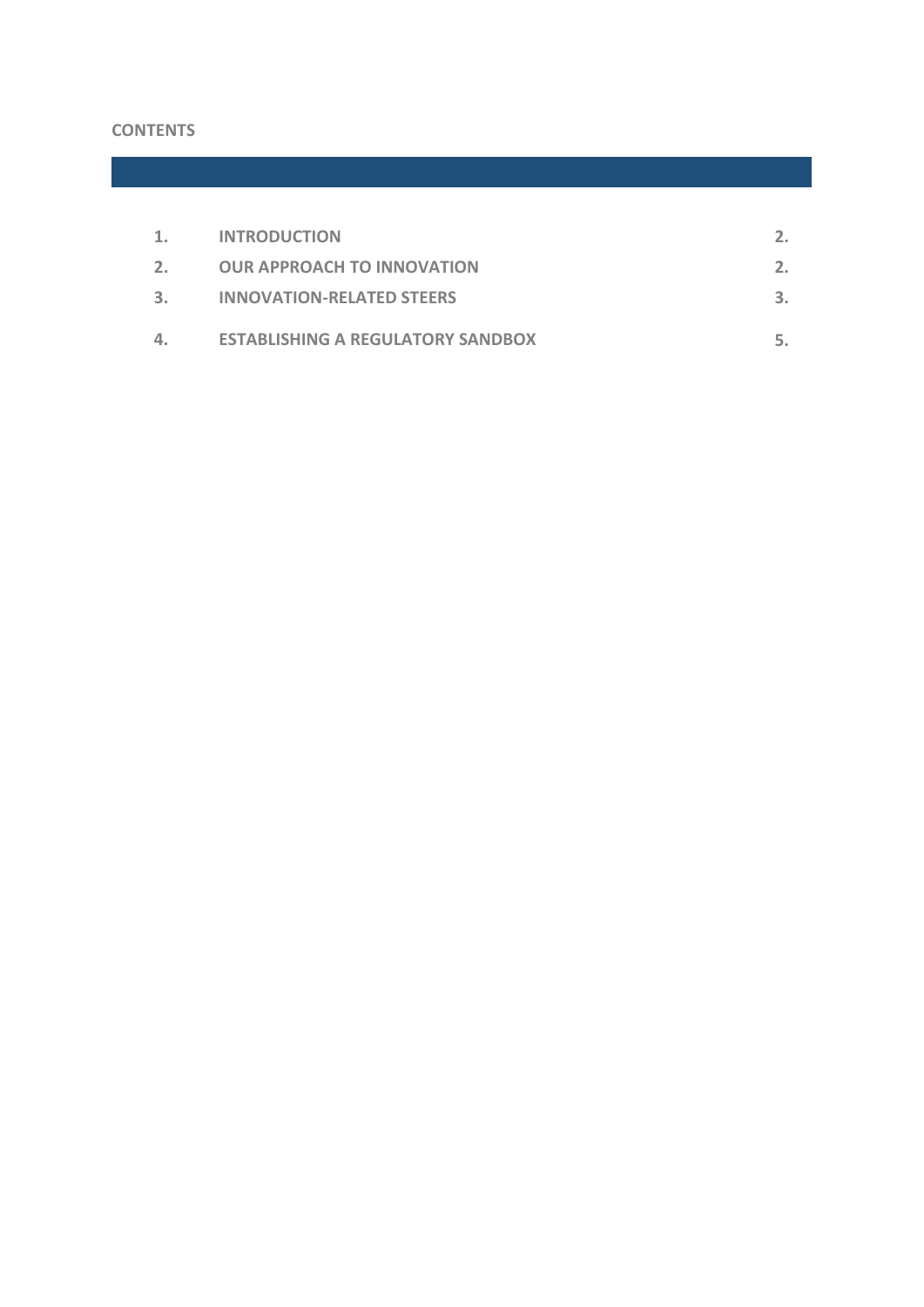## <span id="page-2-0"></span>**1. INTRODUCTION**

- 1.1. The Cyprus Securities and Exchange Commission **("CySEC")** is responsible for ensuring investors' protection, market integrity and the smooth functioning of the capital markets.
- 1.2. The emergence and wide-spread adoption of financial technology has become key in shaping the landscape in which our regulated entities operate. This trend has been further reinforced by the new reality that the COVID-19 pandemic has created, namely an increasingly digitalised environment, where most services are accessible online, which in effect results in moving away from traditional face-to-face interactions to non-face-to face online channels.
- 1.3. The aforesaid trend provides new opportunities for financial institutions and endclients but at the same time it creates new idiosyncratic risks.
- 1.4. In the context of encouraging responsible innovation and addressing the possible risks stemming from innovation, CySEC has been supporting innovative businesses and market participants who are introducing innovative financial products or services, through its Innovation Hub<sup>1</sup>. This took place principally through assisting them in building their understanding of any applicable regulations and compliance requirements. CySEC has also been engaging with providers of emerging financial technologies to determine and accelerate their business models, in line with CySEC's commitment to ensuring investor protection.
- 1.5. By means of this call for views, CySEC intends to proceed to an exchange of views with interested stakeholders (including regulated entities and/or other Fintech<sup>2</sup> or Regtech<sup>3</sup> companies, as well as their professional associations from Cyprus or abroad) on establishing a Regulatory Sandbox<sup>4</sup>, its scope and the testing process thereof.

## **2. OUR APPROACH ON INNOVATION**

**-**

- 2.1. CySEC takes a '*technologically neutral*' <sup>5</sup> approach to assessing innovation and Fintech, as the technology itself is not subject to supervision.
- 2.2. More specifically, the end-product or service that the innovative technology in question enables, is analysed to determine whether it is captured by the existing

<sup>&</sup>lt;sup>1</sup> The CySEC Innovation Hub was established in late 2018 and it is accessible through CySEC's website [here.](https://www.cysec.gov.cy/en-GB/cysec/innovation-hub/)

 $2A$  term that encompasses any technology used in the context of providing financial services to clients that disrupts, augments, or streamlines traditional financial services, by way of digitalisation.

 $3$  A term that encompasses any technology used that may facilitate the compliance with the regulatory perimeter or the delivery of regulatory requirements.

<sup>&</sup>lt;sup>4</sup> A controlled environment operated by a regulator, enabling the testing of innovative technologies, products, services or approaches, ensuring that appropriate safeguards are in place.

<sup>&</sup>lt;sup>5</sup> Such approach ensures that similar activities and assets are subject to the same or very similar standards regardless of their [technological] form.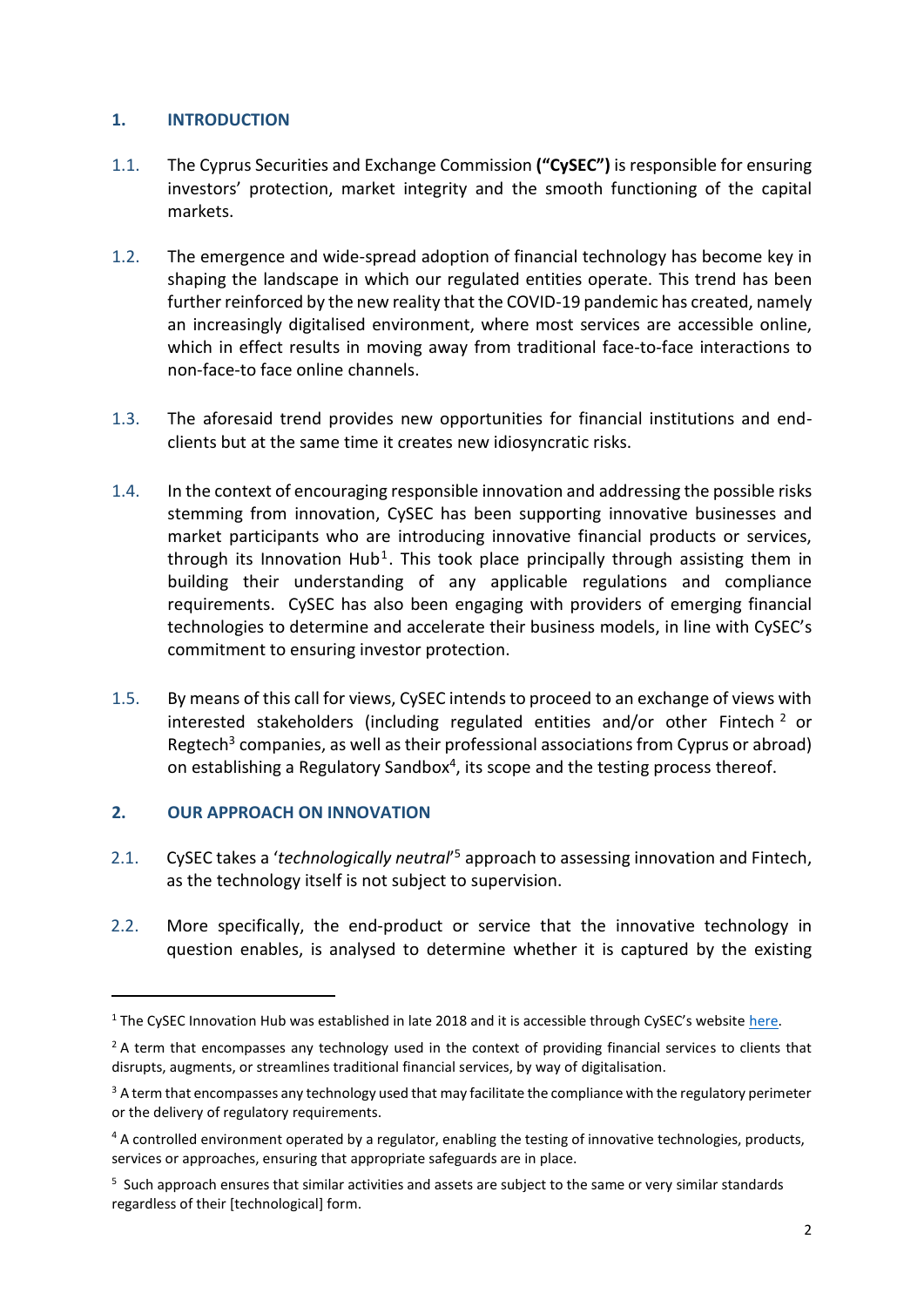regulatory framework that falls under CySEC's competence. If the end-product does come under an existing regulatory framework, the relevant sectoral rules triggered apply. The specific risks associated with the technology used, must be evaluated, addressed, and mitigated by interested parties.

2.3. CySEC supports responsible innovation, ensuring that the compliance of regulated firms with their obligations under the regulatory framework is not compromised.

### <span id="page-3-0"></span>**3. INNOVATION RELATED STEERS**

- 3.1. The CySEC Innovation Hub serves as a platform for both supervised and nonsupervised entities to get access to regulatory steer and to share knowledge with them, enabling the easy transfer of information on how existing regulation applies to new products or business models and to clearly determine whether their innovative products or services fall within the existing regulatory framework.
- 3.2. More specifically, CySEC's Innovation Hub has been providing developers and users of Fintech and Regtech solutions, with unofficial perimeter steer as to whether the solution in question amounts to a licensable service or product (e.g. tokenised financial instruments); or whether it constitutes a non-licensable tool assisting in the provision of a regulated service or compliance with applicable rules (e.g. client onboarding by regulated entities by means of a '*contactless-selfie'*). In the context of the '*soft-law*' nature of the Innovation Hub, unofficial feedback had also been provided to applicants as regards the merits of the solution in question, following a relevant presentation to the Innovation Hub's team, aiming, inter alia, at:
	- $\triangleright$  Optimising the operations of supervised entities to enhance investor protection;
	- $\triangleright$  Helping firms deploy new technologies that streamline the compliance burden;
	- $\triangleright$  Improving the efficiency of the market by reducing costs and time for supervised entities and investors to conclude transactions;
	- $\triangleright$  Fostering market competition.
- 3.3. Since its inception in October 2018, CySEC's Innovation Hub has received several applications for assessment of innovative projects and for providing guidance on '*regulatory perimeter*' queries. The applicants were both regulated entities as well as unregulated innovative solution providers from Cyprus and abroad. As to applications for assessment of innovative projects submitted, these related to **31** projects in total, involving Artificial Intelligence, Big Data and Distributed Ledger Technology ('**DLT**'). In addition to the aforesaid, general steer in relation to CySEC's approach on Innovation was provided in **29** cases: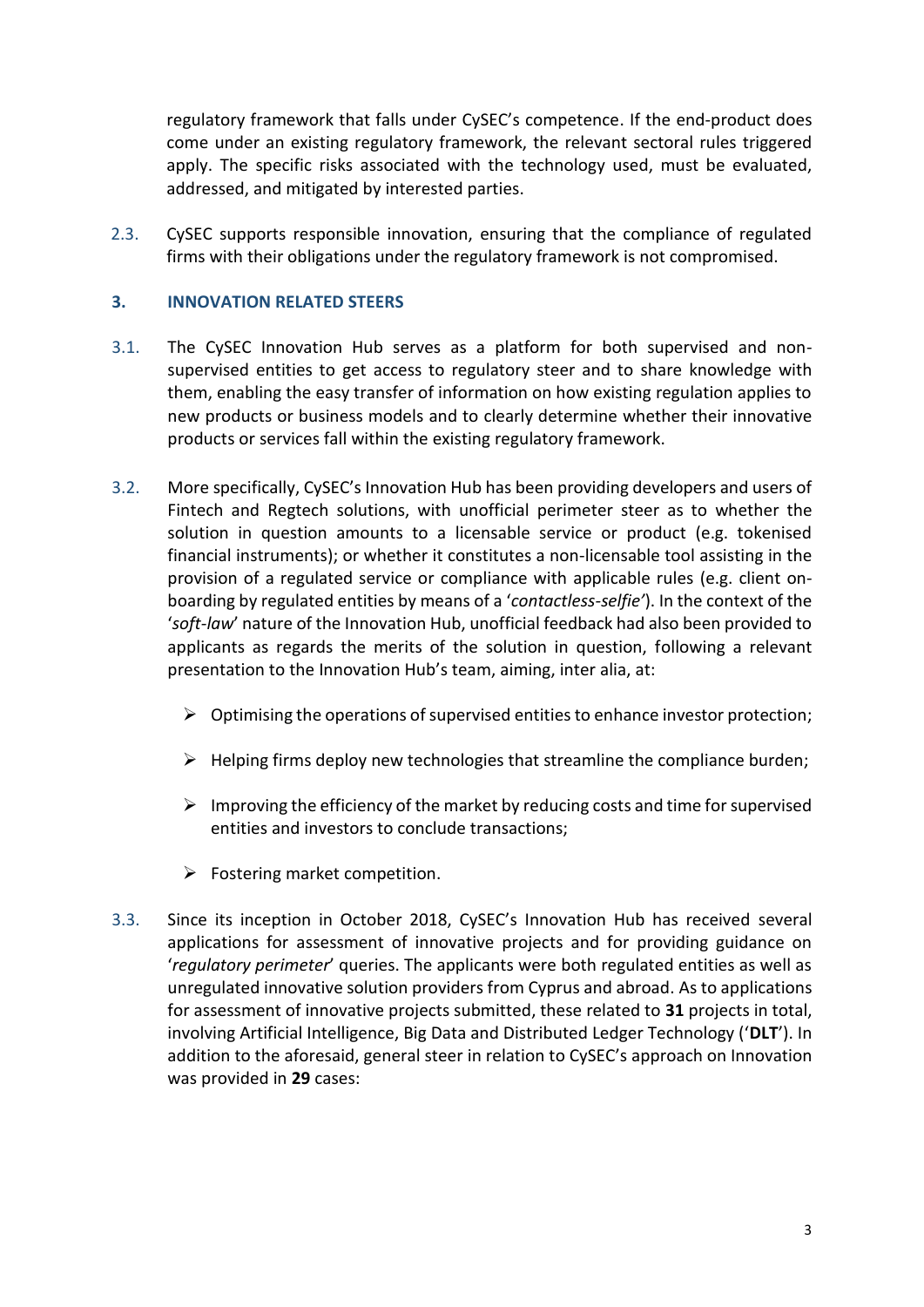

3.4. The firms and stakeholders who interacted with the Innovation Hub around specific projects or products could be classified into the (sub)categories of Regtech<sup>6</sup>, Fintech<sup>7</sup> and Suptech<sup>8</sup> as follows:



# **BREAK DOWN OF SPECIFIC PROJECTS AND PRODUCTS**

1

<sup>6</sup> Regtech solutions as described under footnote 3 above herein, including in particular those related to the AML/CTF framework.

 $<sup>7</sup>$  Fintech solutions are described under footnote 2 above herein.</sup>

<sup>&</sup>lt;sup>8</sup> Solutions aiming at enhancing the regulator's potential for ongoing supervision.